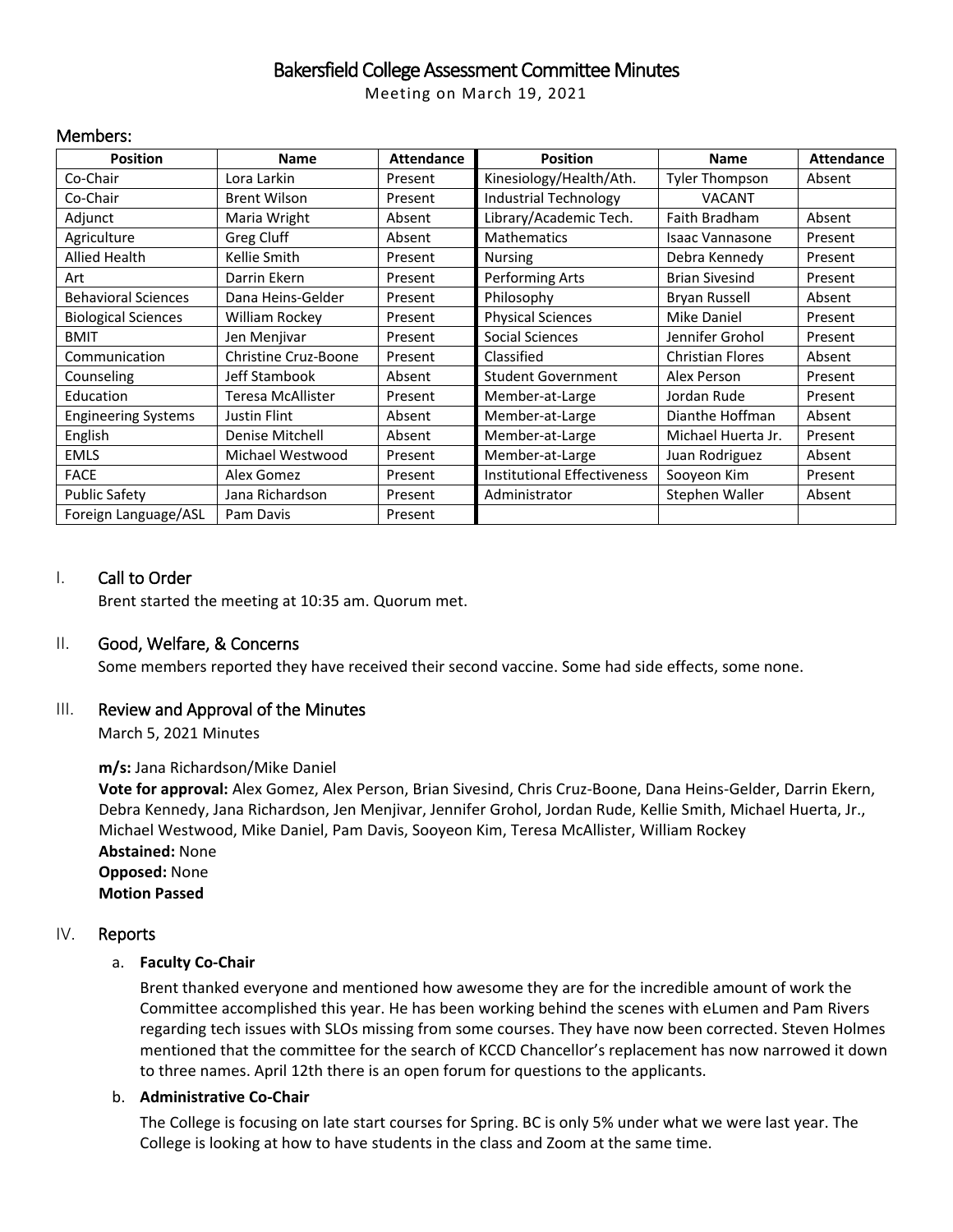### c. **SLO-PLO/SLO-ILO/SLO-GELO Mapping**

There is an updated Excel list with assignments posted on the Assessment website. There is still much work to do, please reach out to your faculty/departments. Brent demonstrated how to filter the list for specific members. They need to be in within the next three weeks for the ILO study.

### d. **ILO Sub-Team**

Today is the last day to submit the ILO survey. 1204 responses so far.

## V. Assessment Roundtable

Teresa shared her screen showing how she uses Canvas-based student feedback. She asks students to self-assess (for points) using the given rubric while simultaneously working on an assignment, then asks them if the rubric helped. The answer was yes, as students caught missing criteria before submitting the assignment by reviewing the rubric and performing their self-assessment. Many faculty liked the information.

## VI. Opportunity to Address the Committee (2 minutes per item)

None.

- VII. Additions to the Agenda (immediate action required, which did not come to the attention of the Co-Chairs until after the agenda was posted; requires 2/3 vote of members present) None.
- VIII. First Agenda (non-voting item) None.

## IX. Second Agenda (voting item)

### a. **SLO Completion Tableau**

Brent shared the screen showing the SLO Completion dashboard. Sooyeon added the narrative the Committee agreed upon from last meeting, but there were too many characters and had to remove two sentences. If we want the two sentences, we have to remove two others. The Committee suggested removing one of the examples to put back the two sentences. Sooyeon will check that the count will work and finalize the dashboard. Improvements to the user-interface were also completed in the dashboard.

**m/s:** Dana Heins-Gelder/Isaac Vannasone

**Vote for approval:** Alex Gomez, Alex Person, Brian Sivesind, Chris Cruz-Boone, Dana Heins-Gelder, Darrin Ekern, Debra Kennedy, Isaac Vannasone, Jana Richardson, Jennifer Grohol, Jordan Rude, Kellie Smith, Michael Huerta, Jr., Michael Westwood, Mike Daniel, Pam Davis, Sooyeon Kim, Teresa McAllister, William Rockey

**Abstained:** None **Opposed:** None **Motion Passed**

### b. **2021-22 Program Review Assessment Report**

Do we want the written/video examples on the report in eLumen or send them to the website to look for the instructions? What instructions do we want on the webpage? Some liked a direct link to the page for examples.

## X. Unfinished Business

None.